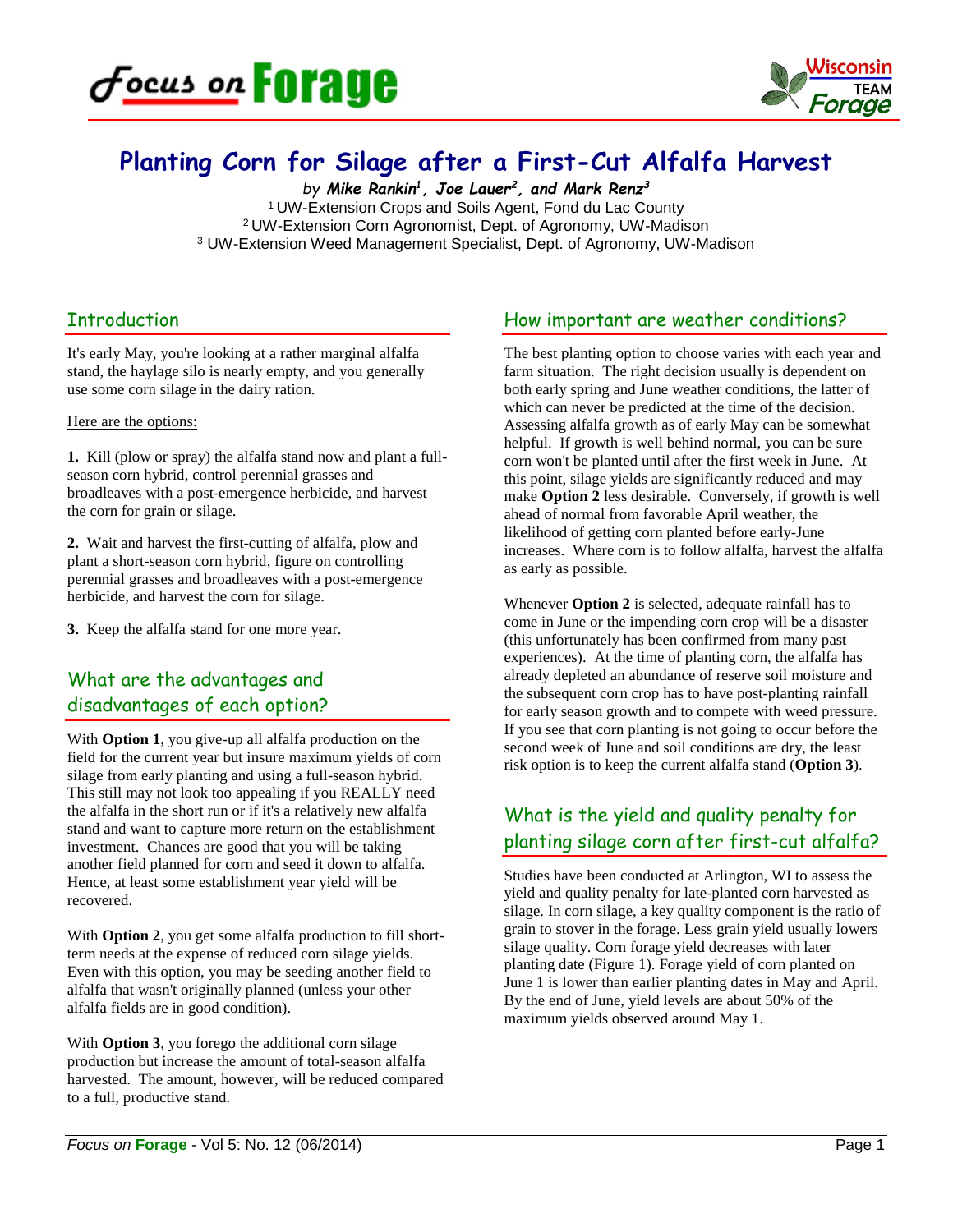

**Figure 1.** Relationship between corn forage yield or moisture and planting date at Arlington, WI during 2004 to 2013. Values are hybrid means of all treatments tested for a planting date within a year ( $N= 154$ ).

NDFD content is not affected; however, starch content by the end of June is about 50% of the maximum observed around May 1 (Figure 2).





Later planting dates do not affect corn stover yield as much as grain yield, so the grain:stover ratio decreases with later planting date primarily due to lower grain yield. Lower grain:stover ratio results in less Milk per Ton for June planting dates than earlier April and May planting dates (Figure 3). Milk per Ton ranged from 3200 to 3600 lb milk / T for most planting dates in most years, however, the last planting dates in 1997 and 2001 had significantly lower Milk per Ton values.

Multiplying forage yield by Milk per Ton results in Milk per Acre. The relationship between Milk per Acre and planting date is shown in Figure 2. By May 20, Milk per Acre yields are significantly reduced compared to earlier planting dates. Planting dates the third week in June produce Milk per Acre



**Figure 3.** Relationship between corn forage Milk per Ton or Milk per Acre and planting date at Arlington, WI during 2004 to 2013. Values are hybrid means of all treatments tested for a planting date within a year  $(N= 154)$ 

yields at 50% of the maximum levels seen for April and early May planting dates.

Finally, when faced with late planting dates, choose appropriate short season hybrids to increase the probability that the crop will reach harvest maturity before the first fall frost.

#### Michigan research results

At Michigan State University, researchers evaluated and measured yields for two years using the three options listed previously (Durling et al., 1997). These results were then validated using DAFOSYM, a computer dairy forage modeling program. The modeling program incorporates long-term weather data and predicts growth and yields of both corn and alfalfa. Based on yields and production inputs, gross margins from employing the three options for each of twenty-six years was calculated.

The highest overall gross margin was obtained by plowing down the alfalfa in early spring and planting corn for silage (**Option 1**) in *16 of the 26 years*. This option also had the highest average gross margin across all 26 years simulated.

Keeping the marginal alfalfa stand and harvesting four times during the growing season had the highest gross margin in *6 of the 26 years* (**Option 3**) while taking the first cutting and planting corn for silage was the best option in only *4 of the years* (**Option 2**). Corn silage yields when planted after the hay harvest averaged less than half of that where the stand was plowed in early spring and planted to corn. Economical yields from corn silage following first-cut alfalfa were only attained during long, warm and wet summers.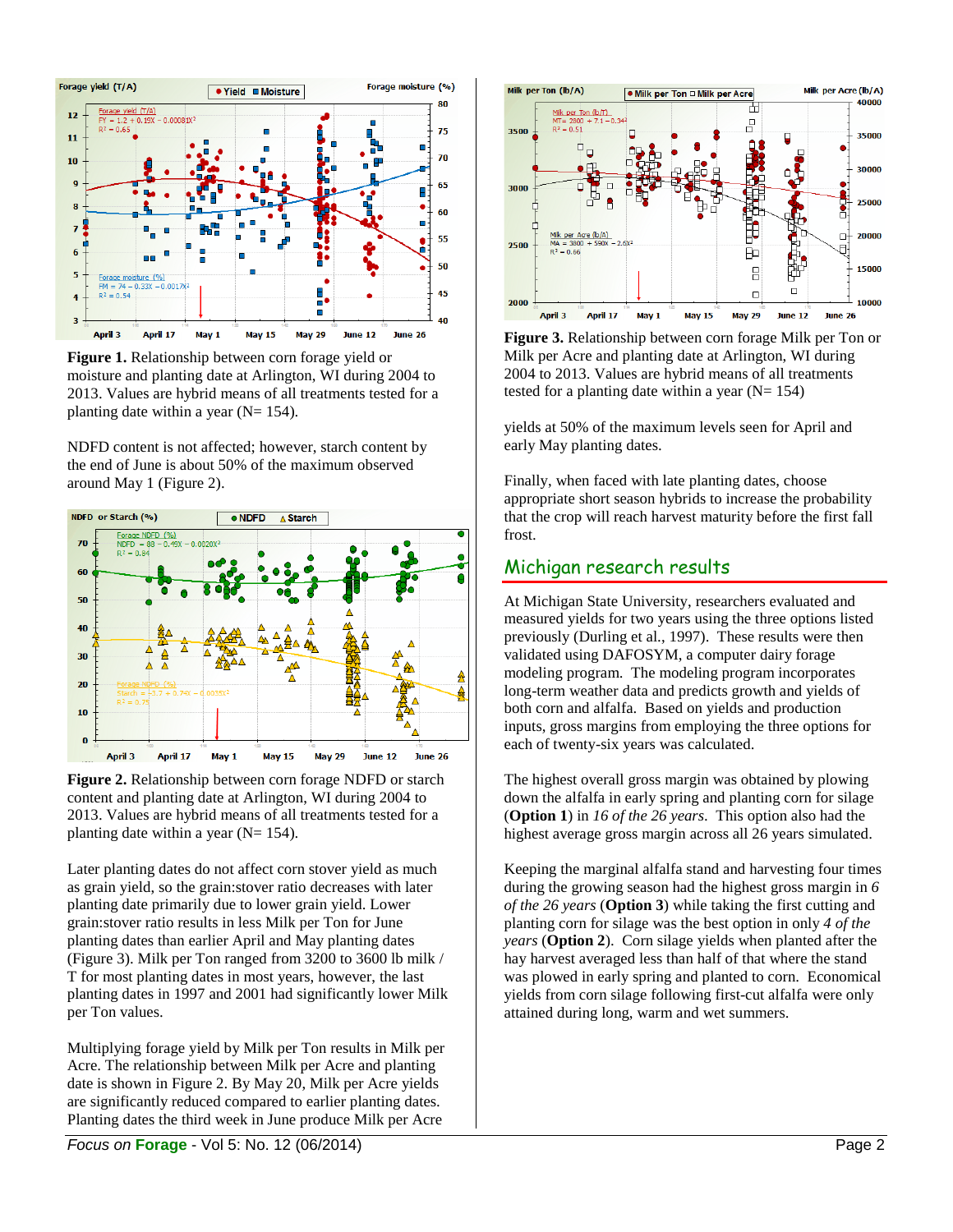## Is it best to plow the harvested alfalfa field or no-till corn directly into the sod?

Wisconsin research during the mid to late 1980's compared moldboard plowing to no-tilling corn into alfalfa sod following a first-cut harvest (Smith et al., 1992). Although the corn was harvested for grain, some comparisons are applicable. For all three trial years, corn emergence was reduced 8 to 20% under no-till compared to moldboard plowing. This was attributed to a dry soil surface. Although stands were over planted to compensate for plant density differences, no-till crop yields were reduced 60 and 20% in the two driest of the three trial years. In the third year, where moisture was adequate, there were no significant grain yield differences. Hence, no tilling into the alfalfa sod is an option, but much more risky if adequate rainfall doesn't occur.

## What weed control options exist for lateplanted corn following alfalfa?

Weed management for corn following first-cut alfalfa offers some unique challenges as both the alfalfa and the weeds that will emerge in the corn crop require management.

**1. Terminating the alfalfa stand:** Alfalfa stands (including weeds present) can be terminated with tillage, herbicides, or a combination of the two. If considering tillage, either use a moldboard plow, or aggressively chisel plow to ensure that taprooted alfalfa and perennial broadleaf weeds common to alfalfa are uprooted and do not resprout. This will also greatly reduce (but not eliminate) creeping perennials weeds like quackgrass. This type of tillage will require additional time to conduct and be more expensive compared to herbicide applications. Soil moisture can also be lost due to tillage, which can be an important factor in dry years. Minimum tillage can overcome some of these issues, but this will allow alfalfa and other weeds to escape control. They can be managed in the corn crop (see below), but need to be removed in a timely fashion to minimize corn yield loss.

Because of these issues, growers often opt to use herbicides to terminate alfalfa fields. The advantages of herbicides are that they can be done faster, at less expense, and often have consistently better results in alfalfa termination and weed management without losing soil moisture compared to tillage. While a range of herbicide options are available, most frequently glyphosate is used. Applications not only provide good to excellent results at controlling alfalfa and all other non-glyphosate resistant weeds that are emerged, they allow corn to be planted after hay is harvested as no plant back restrictions exist with this herbicide. Many glyphosate formulations allow alfalfa to be treated with up to 1.5 lbs ae/A at least 36 hours before harvesting the alfalfa. This timing is recommended as it will allow for hay harvest, and improve effectiveness as weeds are larger and aren't resprouting after being cut. This option will only work on non-Roundup Ready alfalfa varieties. Alternatively,

herbicides could be applied after harvest and regrowth (at least 4 inches regrowth is recommended). While a range of options exist, typical treatments involve the use of 2,4-D or glyphosate. We recommend including one pint/A dicamba (0.5 lbs ae/A) to increase effectiveness on alfalfa. Check the plantback restrictions for each herbicide used, as restrictions are herbicide and rate specific. This could delay planting an additional 1-4 weeks.

**2. In-crop weed management:** If the alfalfa termination was effective, most of the weeds that appear after planting will be annual weeds. If it is not, alfalfa and other perennial weeds will resprout within the first two to four weeks after corn planting. Monitor fields carefully. If resprouting of alfalfa and perennial weeds is occurring, apply postemergence herbicide applications as soon as possible to prevent delayed corn development. A range of options exist, but consider products that contain glyphosate, clopyralid, or dicamba as they are effective and registered for use at the spike stage. If annual weeds are mostly present, management can be delayed until corn is 4-8 inches tall. Use of herbicides or tillage should provide similar results. Select herbicides based on the weed species present. See the Pest Management in Wisconsin Field Crops bulletin (A3646) for detailed information on herbicides registered for use in corn: [http://learningstore.uwex.edu/Assets/pdfs/A3646.pdf.](http://learningstore.uwex.edu/Assets/pdfs/A3646.pdf)

## What are the soil fertility considerations for corn following first-cut alfalfa?

#### **Nitrogen**

Alfalfa will provide nitrogen (N) to the subsequent corn crop at amounts similar to those provided if the legume was killed or plowed in the fall. However, because the crop is being harvested first, no additional credit can be taken for regrowth that is being returned to the soil. Additionally, because these stands are being terminated, in most cases they would need to be categorized as either "fair" or "poor". Table 1 summarizes the appropriate N credits that can be taken for corn following first-cut alfalfa.

**Table 1.** First-year nitrogen credits for corn following a fair or poor stand of alfalfa with minimal regrowth\*.

| <b>Stand</b> | <b>Stand</b>              | <b>Soil Texture</b> |                                 |
|--------------|---------------------------|---------------------|---------------------------------|
| <b>Type</b>  | <b>Density</b>            |                     | <b>Medium/Fine Coarse/Sandy</b> |
|              | (plants/ft <sup>2</sup> ) | N credit $(lb./A)$  |                                 |
| Fair         | $1.5 - 4$                 | 120                 | 70                              |
| Poor         | $<$ 1 5                   | 90                  | 40                              |

\*University of Wisconsin-Extension Publication A2809

On high corn yield potential soils, some additional N will need to be applied to meet the nitrogen needs for the corn crop. Refer to University of Wisconsin-Extension bulletin A3809 to help determine recommended nitrogen rates for specific conditions

[\(http://learningstore.uwex.edu/Assets/pdfs/A2809.pdf\)](http://learningstore.uwex.edu/Assets/pdfs/A2809.pdf).